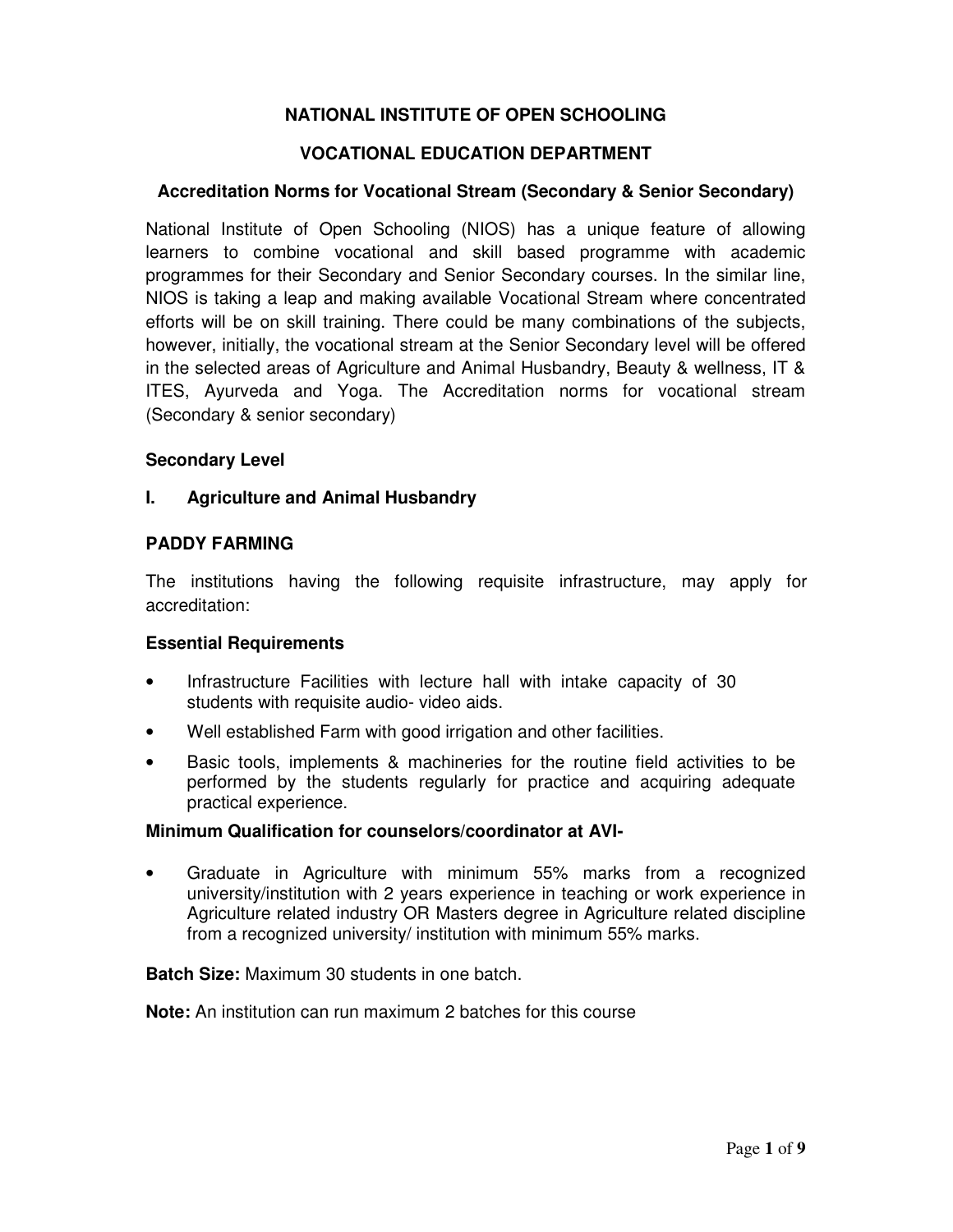## **POULTRY FARMING**

The institutions having the following requisite infrastructure, may apply for accreditation:

## **a) Essential Requirements**

- Infrastructure Facilities for 30 students (minimum area 250 sq. ft.) with requisite audio- video aids.
- Well established Poultry Farm with good facilities (layer/broiler).
- Equipments required for demonstration of vaccination, deworming, fumigation, debeaking, delicing, spraying, feeding, watering, brooding, record keeping.

## **b) Additional (Optional) Requirements**

• Visit to adjoining units of feed mixing plants / broiler farm/ layer farm.

#### **Minimum Qualification for counselors/coordinator at AVI-**

Graduation with minimum 2 years of experience in Poultry Farming or  $12<sup>th</sup>$  class with minimum 3 years of experience in Poultry Farming

**Batch Size:** Maximum 30 students in one batch.

**Note:** An institution can run maximum 2 batches for this course.

## **BEEKEEPING**

#### **(1) Infrastructure required at AVI**

The institutions having the following requisite infrastructure, may apply for accreditation:

#### **a) Essential Requirements**

- Class room for 25 students (minimum area 400 sq. ft.) with requisite audiovideo aids.
- Well established Beekeeping Farm with a minimum of 10 boxes/ beehives.
- Equipments: Honey extractor for Indian and European bee, apiary (Indian and European), Comb foundation wax sheet and machine, Hive tool, beeveil, gloves, hammer, swarm bag, processing container, pollen trap, propolis strip, royal jelly kit and bee venom collector etc.

# **(2) Additional (Optional) Requirements**

• Industry tie ups.

#### **Minimum Qualification for counsellors/coordinator at AVI**

• BSc (Agri.)/ B.Sc. + 2 years experience in Beekeeping / Certificate or Diploma in Beekeeping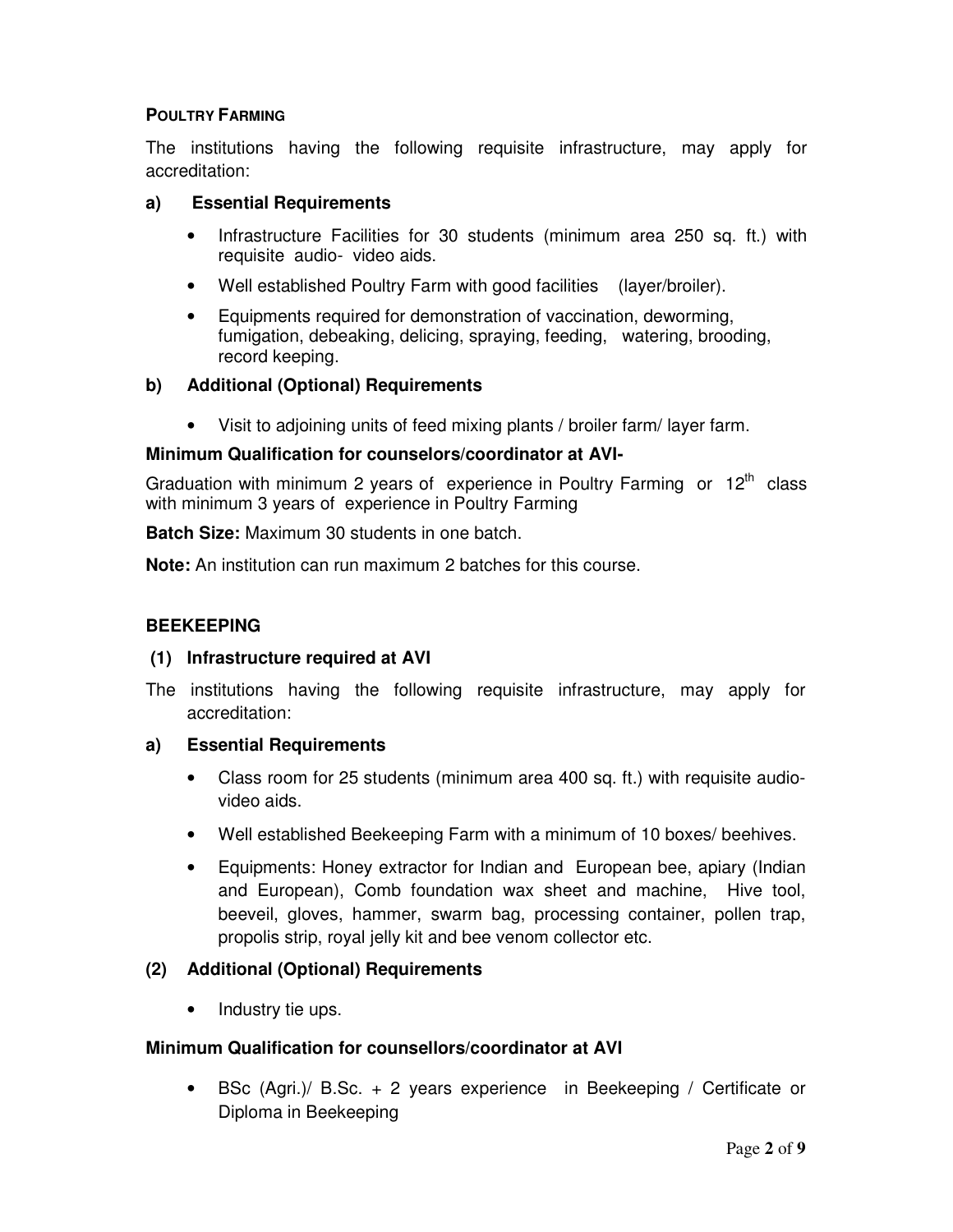• Approved beekeeper/ NGO staff by Government agency **Batch size –** Maximum 25 students per batch.

**Note:** An institution can run maximum 2 batches for this course at a time.

## **II. Beauty and Wellness**

#### A. **Classroom**:

- A class room of 14 feet x12 feet size with black/white board, 20 study chairs for students and one table and chair for trainer.
- There should also be provision for power backup in case of power failure.

#### **B. Lab:**

 The institute should have a well equipped laboratory with provision of running water (Hot and Cold).

#### **C. Faculty:**

 The instructors should have a "Diploma in Beauty Culture" and Basic/Advance Certificate from NCVT or a Beauticians Diploma of repute with two year experience.

**D.** For a batch size of 20 students, following equipment are required:

#### **List of Tools and Equipment**

| <b>Tools</b>                                                                                                                                                                                                                                                                                                                                                                                                                                                      | Quantity |
|-------------------------------------------------------------------------------------------------------------------------------------------------------------------------------------------------------------------------------------------------------------------------------------------------------------------------------------------------------------------------------------------------------------------------------------------------------------------|----------|
| Equipment Trolleys - Beauty                                                                                                                                                                                                                                                                                                                                                                                                                                       | 4        |
| Sterilizer / boiler                                                                                                                                                                                                                                                                                                                                                                                                                                               | $1-2$    |
| <b>Manicure/Pedicure set</b><br>Manicure Bowl, Pedicure Bowl, Pedicure Stool, Manicure<br>Stool, Manicure Table, Wooden Scrapper, Metal Scrapper,<br>Hand Stone, Pumice stone, big toe nail cutter, Cuticle Clipper,<br>Nail Brush, Orange Wood Stick, Cuticle Pusher, Toe<br>Separator, Towels, Ammonia, Shampoo, Cuticle Oil, Cuticle<br>cleaner cream, Nail Whitener, Nail Strengthener, Base Coat,<br>Nail Polish, Top Coat, Nail Polish Remover, Cotton etc. | 4        |
| Threading/Waxing/Bleaching                                                                                                                                                                                                                                                                                                                                                                                                                                        | 4        |
| Thread 40 No. Eye brow shaping scissors, tweezers, Talcum<br>Powder, Cotton, Head band, Mirror, Chair, Astringent,<br>Moisturizer, Wax heater, Waxing knife/Spatula, Bleaching<br>Brush, Bleach Cream, Hydrogen Peroxide, Ammonia, Powder<br>Bleach, Ice Pack, Cold Water, Towel, Couch                                                                                                                                                                           |          |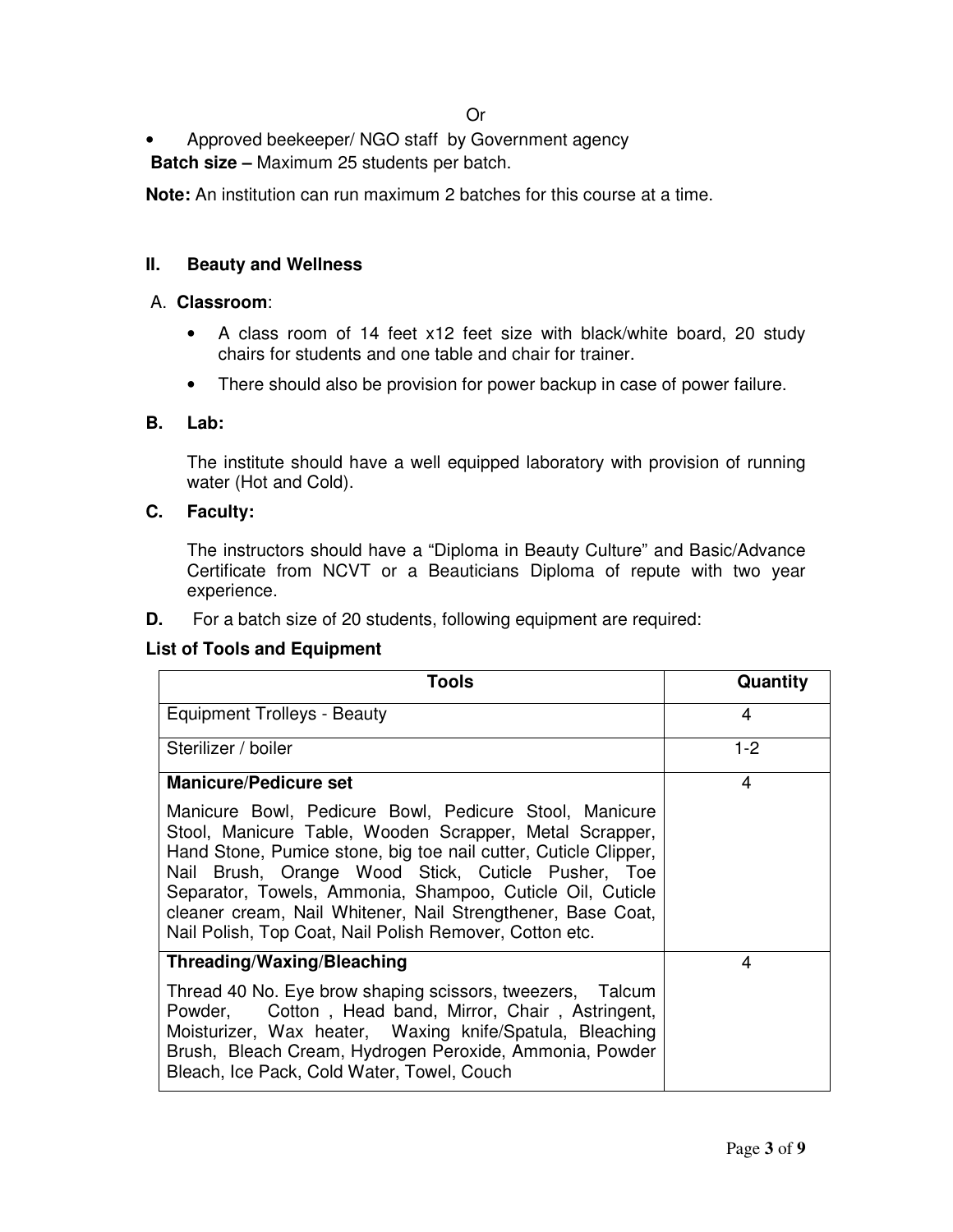| <b>Skin Care and Make up Kit</b>                                                                                                                                                                                                  | 2       |
|-----------------------------------------------------------------------------------------------------------------------------------------------------------------------------------------------------------------------------------|---------|
| Couch, Head band, Drape, Towels, Cleansing lotion, Cotton,<br>Water, Scrub, Sponges, Gel and Cream Toner, Mask, Ice<br>Pack, Face Pack, Brush, Plastic Bowl, Moisturisers, Steamer,<br>Black head remover.                        |         |
| Astringent, Foundation, Make Up Brushes and Sponges, Face<br>Powder, Rose Water, Eye Brow Pencil, Eye Liner, Eye<br>Shadow, Lipsticks, Lip Liner, Mascara, Blushers, Shimmers,<br>Bindi, Concealers, pancake, highlighteners etc. |         |
| Hair care, Cutting and Styling                                                                                                                                                                                                    | 2       |
| Cutting/Styling Chair, Cutting Sheet, Spray Bottle, Combs,<br>Scissor, Set of hair brushes, Dryer, Sectioning Clips, Shampoo<br>Basin, Towels, Shampoo, Conditioner, Oil, Cotton, Plastic<br>Bowl etc.                            |         |
| Curling Rod, Rollers, Setting Gel, Setting Lotion, Hair Pins,<br>Hair Spray, Artificial Aids, Decorative Jewellery etc.                                                                                                           |         |
| <b>Technical Books</b>                                                                                                                                                                                                            | 30      |
| <b>Models</b>                                                                                                                                                                                                                     | $4 - 5$ |
| Printer/ Photocopy/ Scanner Facility                                                                                                                                                                                              |         |

**E) Batch size**---Maximum of two batches with 20 students per batch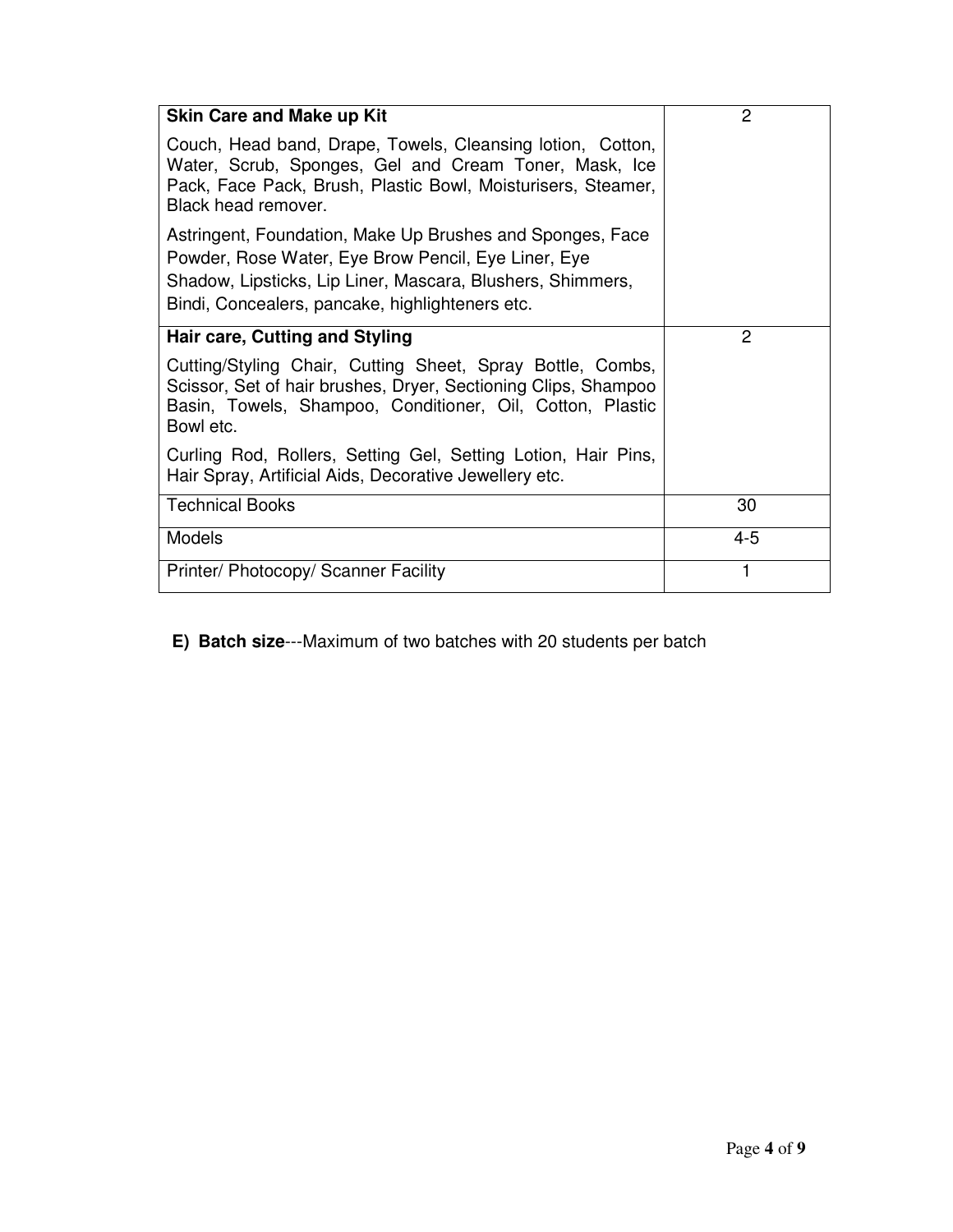# **Senior Secondary Level**

# **III. IT & ITES**

# **i. Computer Hardware Assembly and Maintenance - (Level 4)**

 For a batch size of 10 students, the following requirements and tools are required:

# **A. Hardware Requirement:**

- Ten Computers (Pentium IV or above) with at least one CD/DVD writer
- One Printer Inkjet / Laser Jet
- Five sets components of computers
- Assembly tool kits
- Two multimeters
- Internet connection
- UPS
- First Aid box
- **B. Software Requirement:** Licensed versions of following software
- Windows 7 or higher version
- Linux Operating system (Eg. UBUNTU)
- Troubleshooting software
- Antivirus software package
- **C. Qualification of Faculty:** At least one permanent faculty is required for taking theory as well as practical class. Following is the essential qualification for the faculty:

 Graduate in Computer Science / IT/ Electronics or Graduate with Diploma in Hardware maintenance OR equivalent with one year experience from any recognized university or institute.

- **D. Batch size:** A center will admit 10 students in a batch and maximum intake will be 3 batches
- **E. Space requirements:** The institute should have two class rooms one for practical and one for theory. Rooms should be well ventilated and properly lighted. The size of practical room should be 225sq.feet and theory room should be 200sq.feet.
- **F: Library:** minimum of 50 books on the subjects are essential.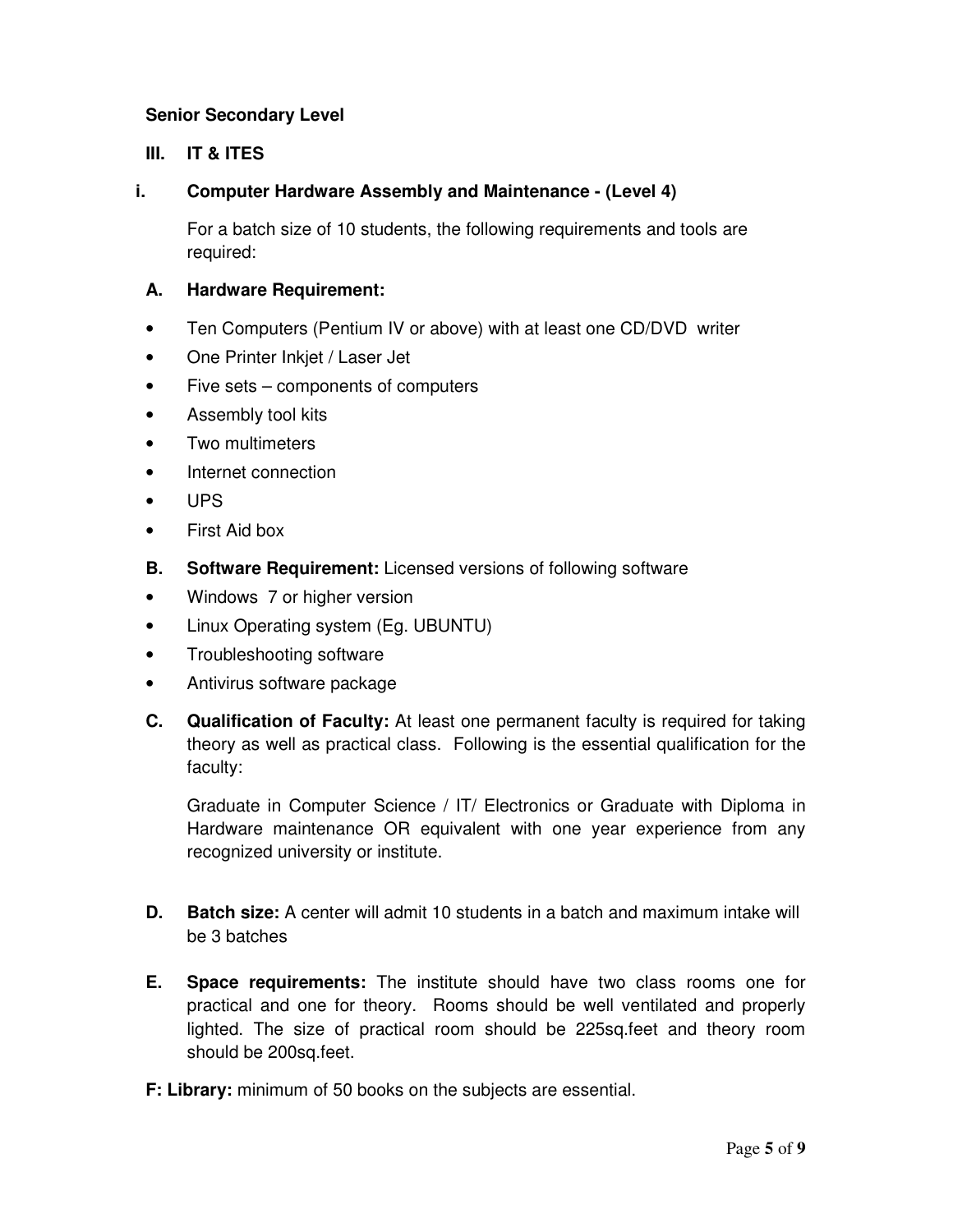# **ii. Web Development (Level 3)**

Basic infrastructure required for a batch of minimum 10 students.

## **A. Hardware Requirement**:

- 10 computers latest Pentium Series having 4GB RAM and 256GB HDD, with multimedia features and at least one CD/DVD writer.
- Internet connection to all machines
- Printer Inkjet /LaserJet
- **Scanner**
- UPS
- **B. Software Requirement**: Licensed versions of following software
- Windows 7 or higher version
- Macromedia Flash 8, Adobe Photoshop CS6 and Dreamweaver (Latest version)
- Open Office
- Antivirus

## **C. Qualification of Faculty:**

At least two (one permanent) faculty is required for taking theory as well as practical class. **Following is the essential qualification for the faculty:** 

• MCA/B.Tech/M.Sc (Computer Science) from any recognized University or Institute

#### Or

- B.Sc or BCA with Diploma in IT/PGDCA or equivalent from any recognized University or Institute with two year teaching/industry experience.
- **D. Batch Size**: A centre will admit 10 students in a batch in one session of admission and maximum of 3 batches.
- **E. Space requirements:** The institute should have two class rooms one for practical and one for theory. Rooms should be well ventilated and properly lighted, having sufficient space to accommodate the 10 students in theory and practical. Air Conditioning for the Computer Lab would be required as per the local conditions. Toilet facilities at centre are also essential separately for boys and girls. The size of practical room should be 225 sq. Feet and theory room should be 200 sq. Feet.
- **F. Library:** Minimum of 50 books on the subjects are essential.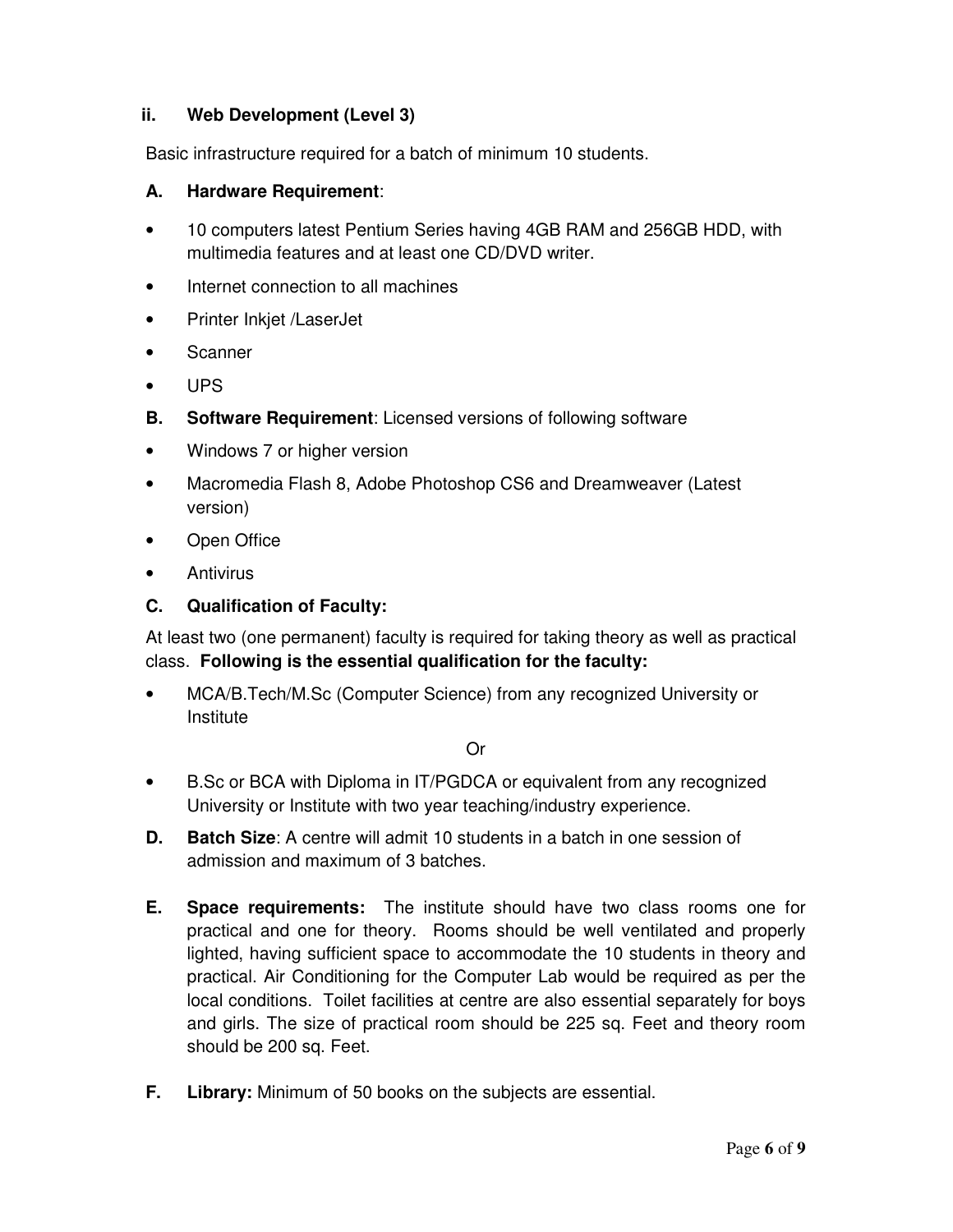# **iii. Customer Relationship Management - Domestic BPO -(Level 4)**

For a batch size of 10 students, the following requirements and tools are required:

- **1. Hardware Requirement:**
- Computers (minimum Pentium 5)
- Speakers
- Sound card enabled
- Windows Media player
- Headset
- Internet Connection
- **2. Software Requirement:** Licensed versions of following software
- Windows 10
- **3. Qualification of Faculty:** At least one permanent faculty is required for taking theory as well as practical class. Following is the essential qualification for the faculty:

 Post graduate in English or Communication Or Graduate in English Honours with certificate or diploma in Computers/ Information Technology from any recognized university or institute.

- **4. Batch size:** A centre will admit 10 students in a batch and maximum intake will be 2 batches
- **5. Space requirements:** The institute should have two class rooms one for practical and one for theory. Rooms should be well ventilated and properly lighted. The size of practical room should be 225sq.feet and theory room should be 200sq.feet.
- 6. **Library:** Minimum of 50 books on the subjects are essential.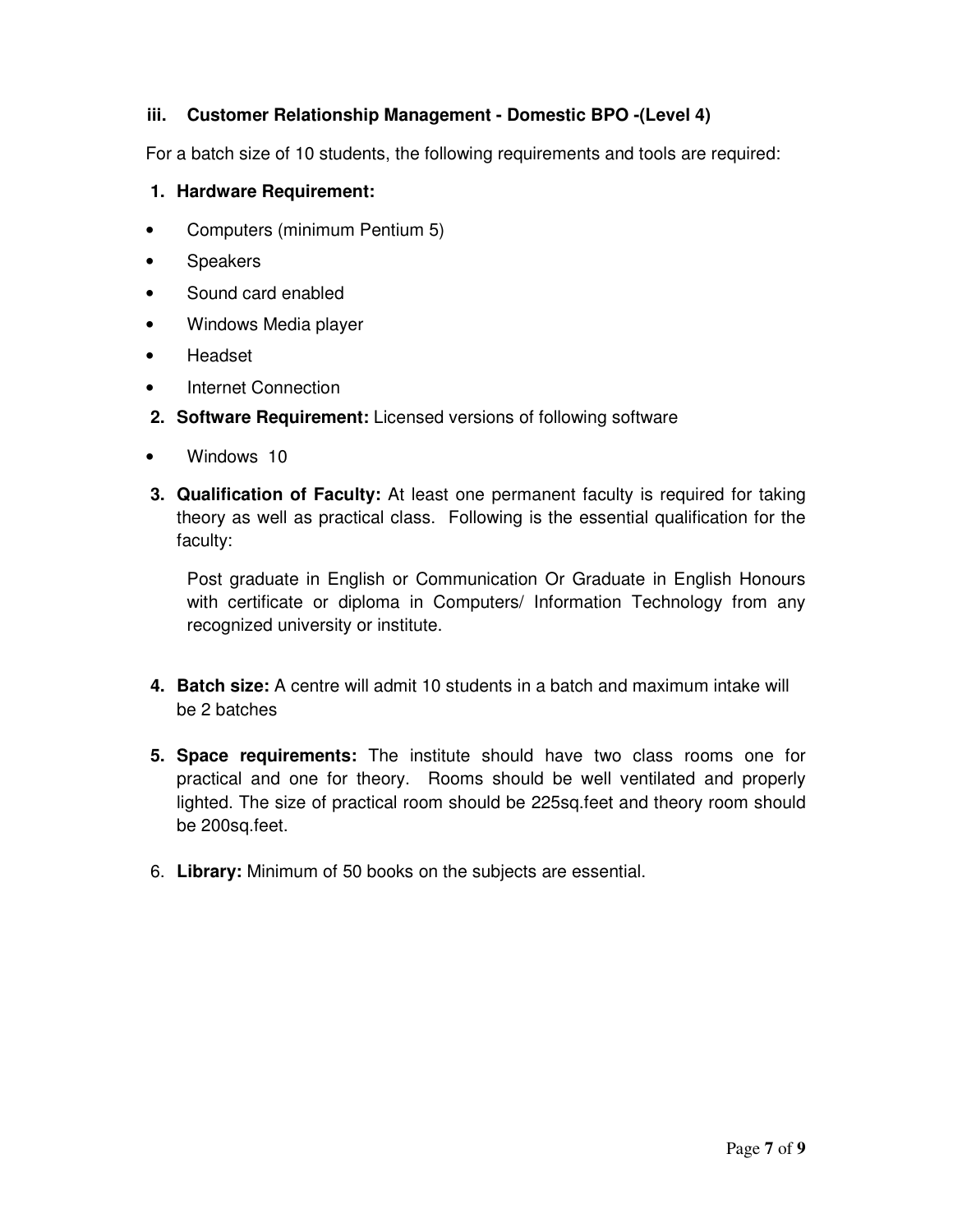# **IV. Ayurveda and Yoga**

# **Ayurveda Assistant, Panchakarma Assistant, Yoga Assistant - Accreditation Norms**

 The institute /clinic which are having the following infrastructure may apply for an accreditation to conduct the course under the NIOS.

## **a) Infrastructure**

- 1. Class room A minimum area of 225 sq ft room for conducting theory and practical classes. Should have an Audio-Visual facility, black /white board, sitting arrangement with adequate lighting and ventilation.
- 2. For Yoga course conduction, a hall of 35x 40 ft along with male and female toilet facility. A terrace of same measurement may also be considered.

# **b) Library –**

 Library should have minimum 20 books related to Ayurveda and yoga subjects, CD/DVD's of Ayurveda, yoga & Naturopathy.

The following books are suggested

 Panchakarma, Charak Samhita, Sushrut Samhita, Dravyaguna, Bhaishajya kalpana, Svasthavrittha. Patanjali Yoga Sutra, Hatha Yoga Pradipika, Gherand Samhita, Pranayam, Meditation

#### **c) Equipment-**

 The relevant equipment to conduct panchakarma and yoga practicals shall be provided by the centre.

 Kharal, Dhroni (panchakarma table), Shrirodhara patra with stand, Matra vasti syringe, various Vasti yantra, Nadi sveda yantra, steam chamber, Yoga mat, Jala Neti pots, Sutra Neti, Instrument for Tratak